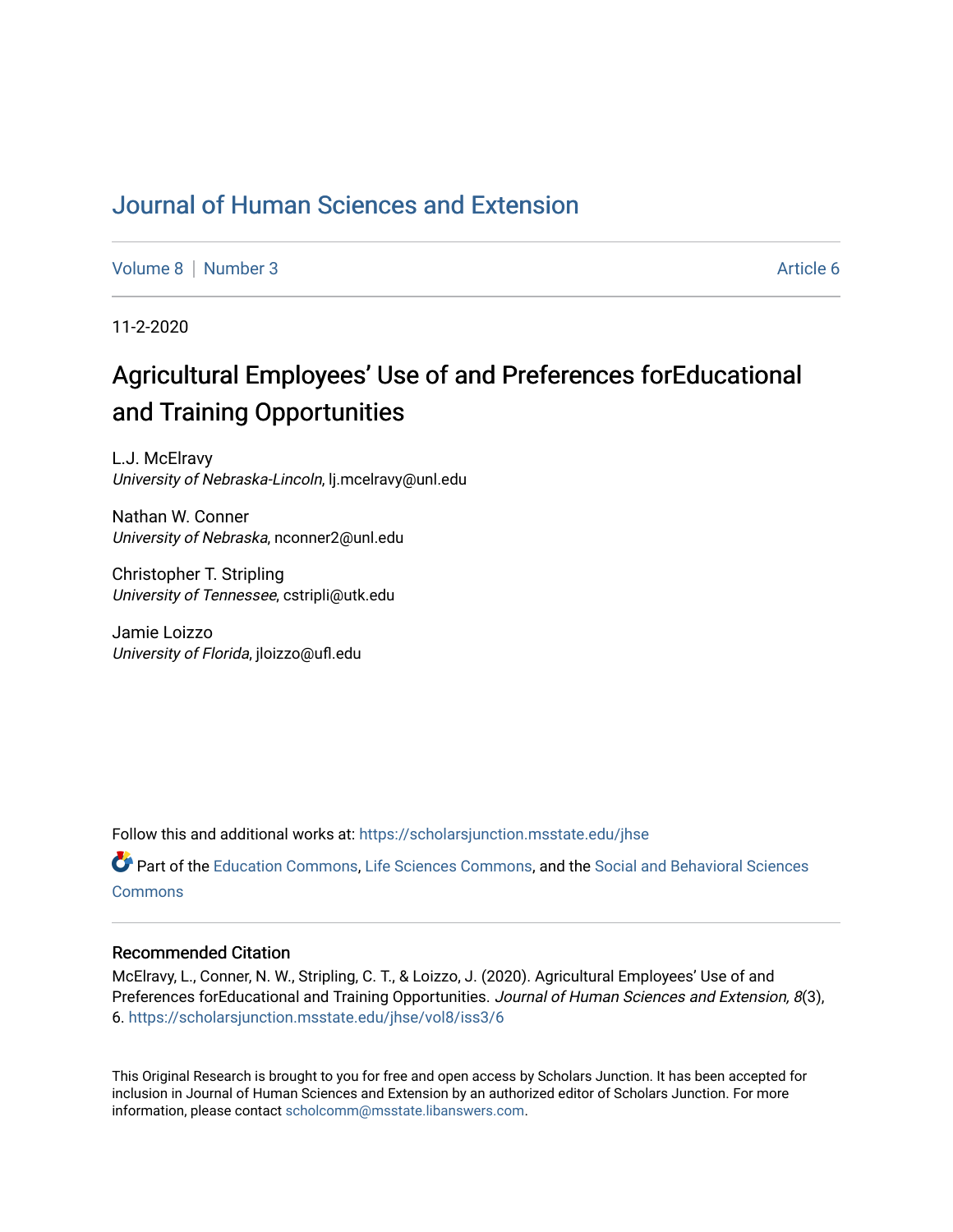## Agricultural Employees' Use of and Preferences forEducational and Training **Opportunities**

## Acknowledgments

This project was completed with support from the Nebraska Rural Poll team at the University of Nebraska – Lincoln.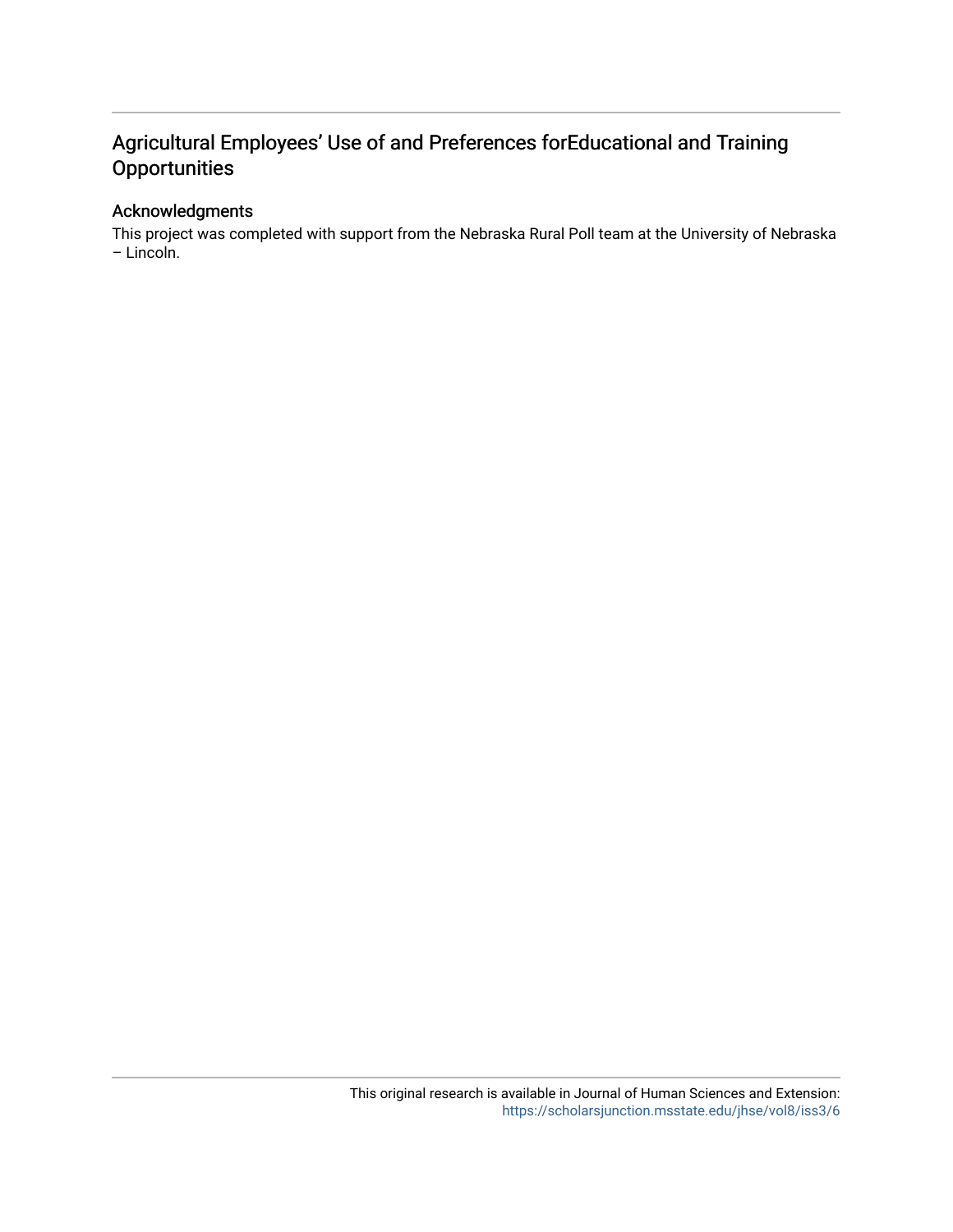# **Agricultural Employees' Use of and Preferences for Educational and Training Opportunities**

## **L.J. McElravy**

**Nathan W. Conner**  *University of Nebraska – Lincoln* 

## **Christopher T. Stripling**

*The University of Tennessee*

## **Jamie Loizzo**

*University of Florida*

*Educational and training opportunities provide individuals with many options when it comes to building their knowledge base. Both formal and informal educational opportunities are available in many different formats, including face*to-face and online delivery methods. The purpose of this study was to examine the *type of education and training opportunities in which Nebraska agricultural employees participate and their satisfaction with different delivery formats. The specific objectives of this study were to determine 1) the type of education or training programs rural agricultural employees have participated in over the last two years, and 2) the differences between attitudes toward face-to-face versus online education and training approaches. In general, results indicated that agricultural professionals participated in face-to-face training and training related to their job more often than other types of training. They also tended to be more satisfied with face-to-face training than online training. As educators develop programming for agricultural professionals, these findings may be helpful in designing high impact educational opportunities.* 

*Keywords*: education, training, agricultural employees, online education, face-toface education

## **Introduction**

An individual's level of education often affects the quality of life for the individual and their family (Greenstone & Looney, 2012). According to the Bureau of Labor Statistics (Hogan & Roberts, 2015), as individuals seek and attain further education or advanced degrees, their earning potential rises. Postsecondary educational opportunities provide learners a foundation that allows them to attain new skills, increase their knowledge, and increase their quality of life (Federation of Post-Secondary Educators of BC, 2012). Universities serve as a mechanism to advance society through the creation and dissemination of new knowledge (Ellis & Goodyear, 2010).

Direct correspondence to L.J. McElravy at lj.mcelravy@unl.edu

Journal of Human Sciences and Extension Volume 8, Number 3, 2020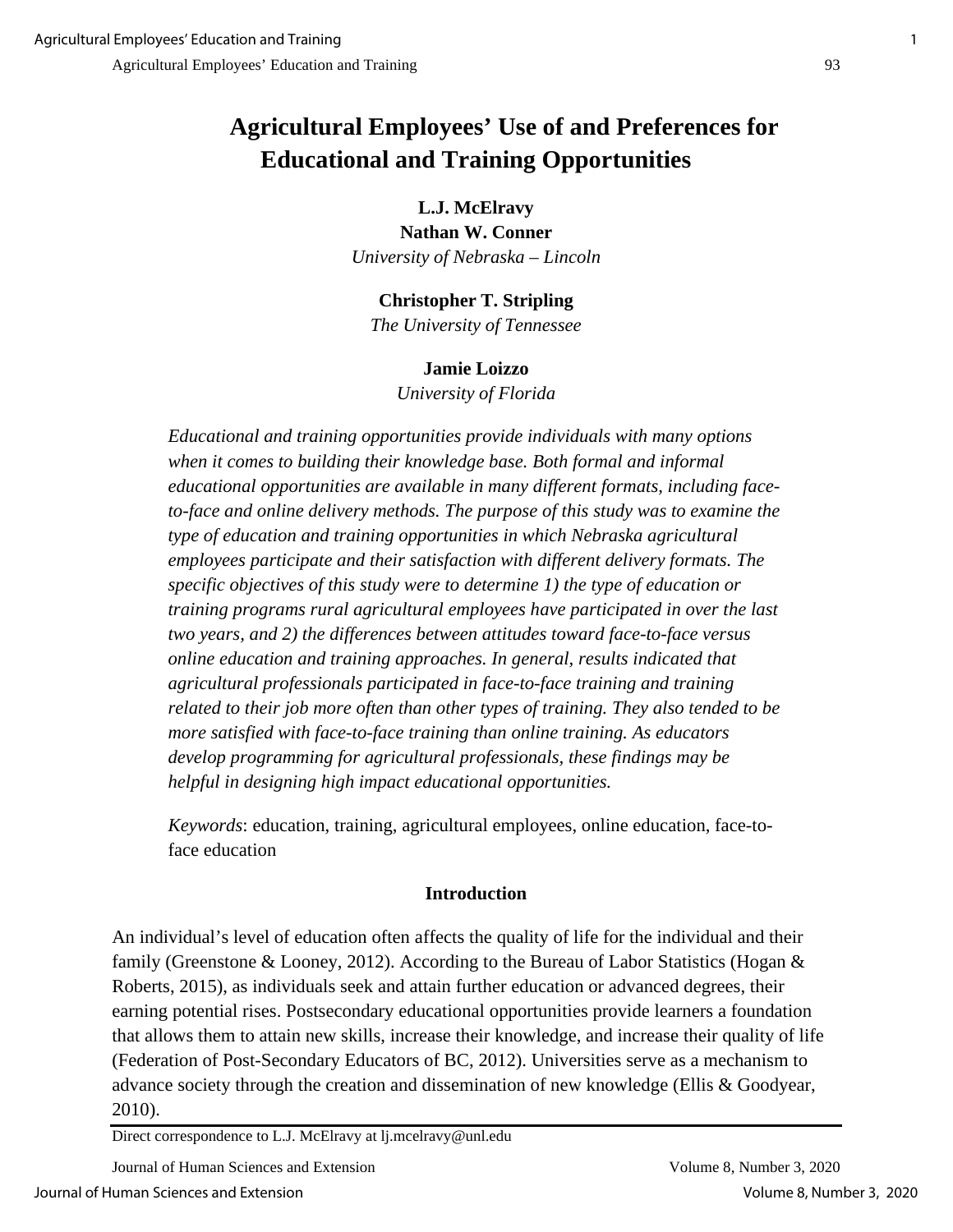In today's postsecondary educational environment, a range of educational opportunities exists from formal to non-formal. These opportunities are offered by various groups such as public and private colleges and universities, technical schools, businesses, commodity groups, and the Cooperative Extension Service (Extension). However, the best methods or formats for delivering educational programs are a matter of ongoing debate. Allen and Seaman (2013) described four delivery methods for postsecondary education: 1) traditional, 2) web-facilitated, 3) blended/hybrid, and 4) online. Traditional courses provide the learner with face-to-face instruction, which centers on oral and written information delivery. Web-facilitated courses use instructional technology and provide a platform in which the instructor may post course documents for the learners to access. The blended/hybrid method combines face-to-face meetings with instructional technology that allows for online discussion groups and the means to post content online. According to Allen and Seaman (2013), the blended/hybrid method often allows for the reduction of face-to-face class sessions. The online method allows the instructor to deliver the course in a manner that removes face-to-face meetings from the course and provides the content online for the students to access. In addition to these traditional methods, some institutions are offering Massive Open Online Courses (MOOCs; Allen & Seaman, 2013). MOOCs expand traditional distance education models by allowing educators to deliver instruction through a learning management system to thousands of learners who typically enroll free of charge (Liyanagunawardena et al., 2013).

Formal education is only one piece of the education system. According to the National Institute of Food and Agriculture (NIFA), Extension provides non-formal educational opportunities for rural agricultural employees (NIFA, n.d.). Extension focuses on providing educational opportunities to agricultural producers based on innovative research (NIFA, n.d.). Education may be delivered through face-to-face classes, webinars, training programs, publications, newsletters, online classes, or certificate programs. According to the University of California (UC) San Diego Extension (2016), Extension certificate programs allow learners to investigate new knowledge, use real data, enhance their career earning potential, and increase their employability.

Education literature indicates that rural education has historically suffered from injustices and disadvantages due to unjust educational policy (Abel & Swell, 1999; Azano, 2011; Budge, 2006; Burton & Johnson, 2010; Jimerson, 2005; Mathis, 2003). Additionally, even though more education and training programs are available online and broadband internet investment in rural areas is linked to positive economic outcomes (Stenberg, 2010), there are still significant differences in access to high-speed and broadband internet in rural areas of the U.S. (Federal Communications Commission, 2018).

Given the unique needs of training agricultural professionals in rural areas and the continued growth of options for accessing education and training, the purpose of this study was to examine the type of education and training opportunities in which Nebraska agricultural employees participate and their satisfaction with different delivery formats.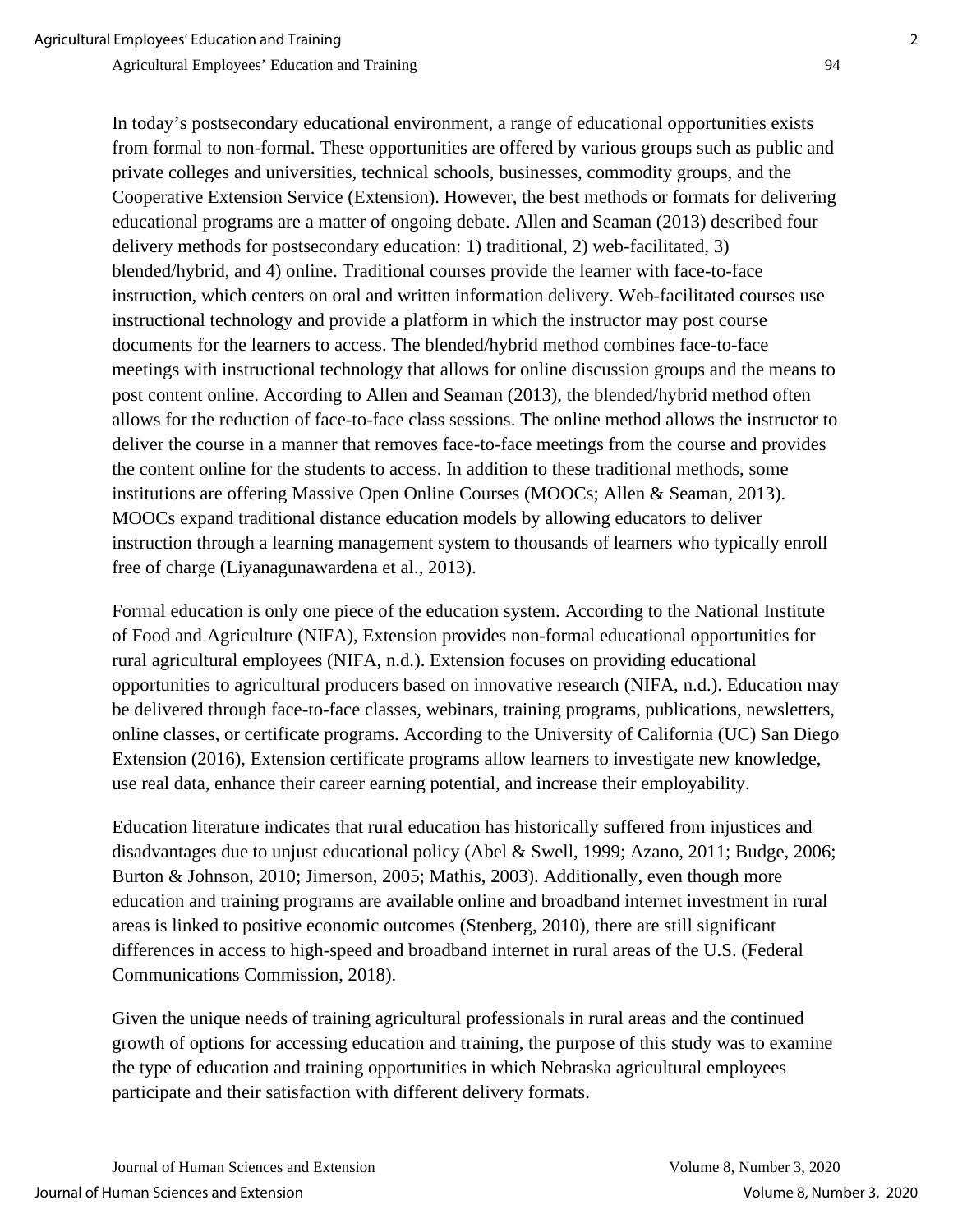## **Theoretical Framework**

Since this study focused on the perceptions of education and training by individuals from rural counties employed in the agricultural sector, the theory of achievement motivation served as the framework. Murray first described achievement motivation in 1938 (Brunstein & Heckhausen, 2008) as an effort "to master, manipulate or organize physical objects, human beings, or ideas. To do this as rapidly and as independently as possible. To overcome obstacles and attain a high standard. To excel one's self. To rival and surpass others" (Murray, 1938, p. 164).

Quaglia and Cobb (1996) later defined achievement motivation "as the conscious or unconscious drive to do well in an achievement-oriented activity" (p. 129). According to Quaglia and Cobb (1996), achievement motivation influences the choices an individual makes. However, achievement motivation does not always predict an individual's life choices, educational choices, or career choices. Quaglia and Cobb (1996) posit that individuals will limit or maximize their successes based on the group with which they associate.

More specifically, the expectancy-value theory framed this study (Atkinson, 1957; Vroom, 1964). According to Schunk (2004), the expectancy-value theory allows for individuals to evaluate how much they value a specific outcome, and this value determines their behavior and contributes to how much effort is put into obtaining a particular outcome. Individuals typically seek realistic outcomes and do not invest energy in unattainable goals (Schunk, 2004). The model for this study is from Bauer and Erdogan (2012) and is based on Vroom's (1964) and Porter and Lawler (1968; see Figure 1).

## *Figure 1. Summary of Expectancy Theory (Bauer & Erdogan, 2012, Expectancy Theory, para. 1; Based on Porter & Lawler, 1968, and Vroom, 1964)*



Operationalized to this study, expectancy is an individual's belief about the likelihood that effort will lead to learning outcomes related to education or training. The higher the belief that effort will lead to success, the higher the expectancy. Instrumentality is a belief that outcomes are positively associated with completing educational or training programs. An example of high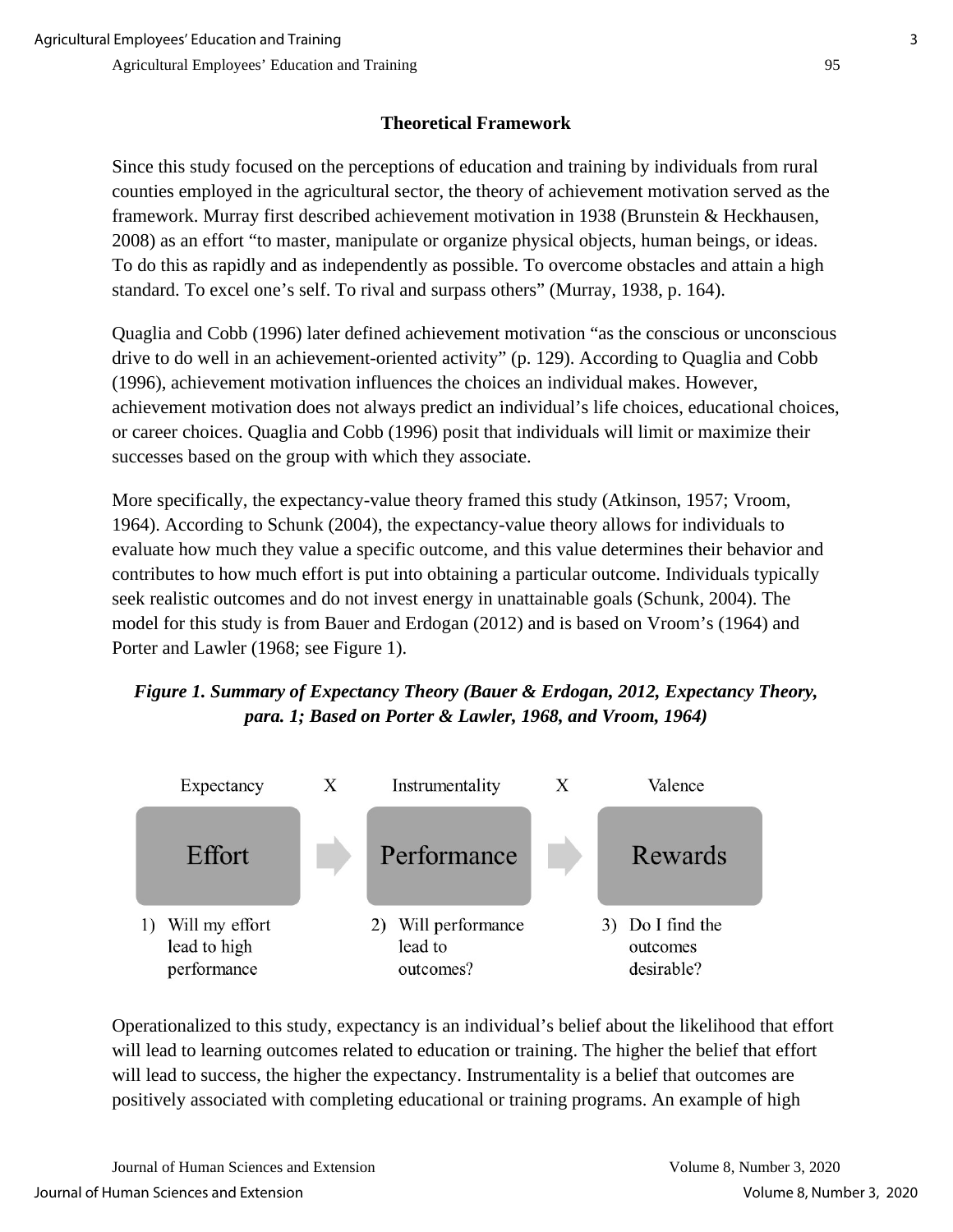instrumentality would be a person believing that completing a specific certification will lead to earning a specific job. Rewards refer to the belief that the outcomes are valuable. Elaborating on the previous example, a specific job may only be valuable if it pays more or is intrinsically rewarding. Thus, valence refers specifically to the value placed on the outcome associated with the training or educational program. Holding everything else constant, a person is more likely to engage in a specific behavior if any of the three elements of the theory, expectancy, instrumentality, or valence, is increased. Motivation to engage in a specific behavior is enhanced by increasing expectancy, instrumentality, or valence.

## **Purpose and Objectives**

According to the 2015 Nebraska Rural Poll, 65% of the rural respondents (*n* = 1,294) reported that obtaining a college degree is a critical component of having a successful life. Results also showed that over half of the respondents reported that the increased number of people earning college degrees is a key component of improving the economy (Nebraska Rural Poll, 2015). To help ensure the success and future development of rural communities in Nebraska, it is critical to understand the rural population's view of postsecondary education and residents' educational needs moving forward. Because the agricultural industry in Nebraska in 2014 had \$24 billion in cash receipts and ranked within the top 10 of the agricultural producing states in the U.S. (United States Department of Agriculture – Economic Research Service, 2020), it was critical to understand how employees in the agricultural sector perceived education and training opportunities. According to a USDA report (Goecker et al., 2010), the agricultural industry will have approximately 54,000 job openings annually for individuals who hold a minimum of a baccalaureate degree in the areas of food, renewable energy, and the environment. Considering the amount of agricultural-related employment that requires postsecondary education, understanding how Nebraska employees in the agricultural industry perceived education and training opportunities would help agricultural education professionals design and implement educational programming that will be used to ensure agricultural jobs do not go vacant.

The purpose of this study was to examine the type of education and training opportunities in which Nebraska agricultural employees participated and their satisfaction with different delivery formats. The objectives of this study were

- 1) To determine the type of education or training programming in which rural agricultural employees participated across a span of two years, and
- 2) To determine the differences between preferences toward face-to-face versus online education and training approaches.

#### **Methods**

This study used secondary data that were originally collected for the 2015 Nebraska rural poll. The Nebraska rural poll questionnaire was mailed to 6,228 households in Nebraska, which were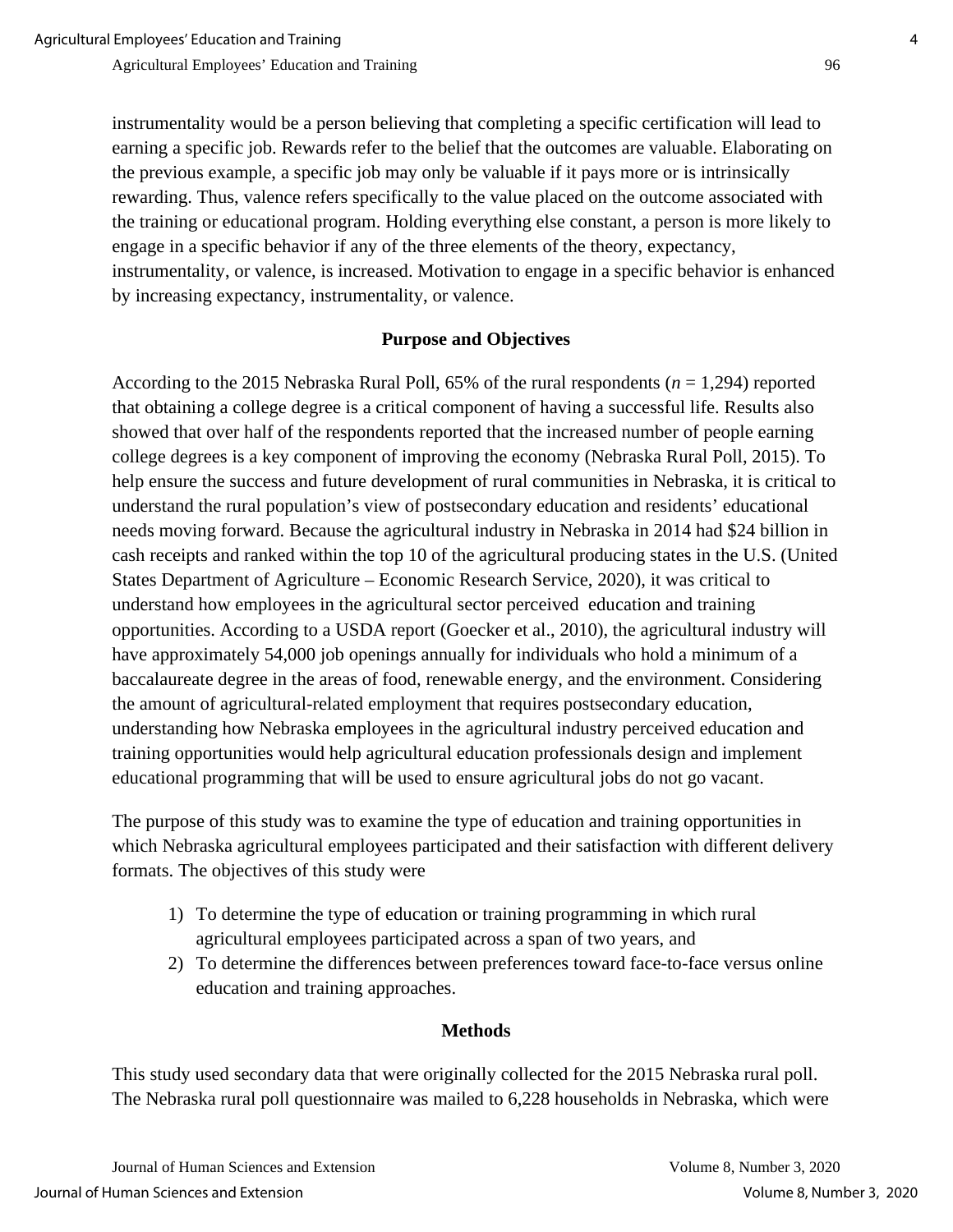randomly selected and represented a sampling of nonmetropolitan households in Nebraska (Vogt et al., 2015). Responses were received from 1,991 households, for a 32% response rate (Vogt et al., 2015). Out of the 1,991 households that completed the poll, 189 households/participants selfidentified as being employed within the agricultural industry. Data from the 189 self-identified agricultural employees from the Nebraska Rural Poll (Vogt et al., 2015) were used for this study. The Nebraska rural poll is a collaborative effort developed and administered by the University of Nebraska – Lincoln Agricultural Economics department, the Rural Futures Institute, and Nebraska Extension (Vogt et al., 2015). The rural poll is a 14-page questionnaire with items related to well-being, community, climate and energy, community involvement, and education. Three subsets of items were used for this study: 1) demographic questions, 2) questions related to participation in training and education, and 3) four statements focused on satisfaction with training and education. The satisfaction with training and education response options ranged from *very dissatisfied* to *very satisfied*; a response of *does not apply* was also available.

The total design method (Dillman, 1978) guided data collection:

- 1) A pre-notification letter was sent to participants, informing them of the research and questionnaire.
- 2) Seven days later, a questionnaire was mailed to each participant, and a cover letter signed by the project director accompanied the survey.
- 3) Seven days after the questionnaire and letter were mailed, a follow-up postcard was sent to each participant as a reminder.
- 4) If the questionnaire was not received approximately 14 days after the original mailing, a replacement questionnaire was sent to the participant.

Data used in this study were from the community and education sections of the survey (Vogt et al., 2015). Of the total responses received, only individuals who indicated that agriculture best described their primary occupation were included. SPSS was used to analyze the data. Descriptive statistics were used to describe demographic information, participation in education and training opportunities, and level of satisfaction with education and training opportunities.

Several limitations of this research should be noted. First, the survey used in this project was an opinion survey. The link between perceptions and actual behaviors was not verified. However, to decrease the challenges associated with remembering past events over a long period, respondents were asked about their educational activities from 2013-2015. Additionally, participants selfidentified as being employed within the agricultural industry, which may lead to inaccuracy in the self-identification. This study is not generalizable to the entire population. The mean age of the population in this survey was 47.79. As has been the case with the Nebraska Rural poll, collecting information from younger adults is more challenging due to the increased likelihood that younger adults are more transitory by nature. Thus, generalizing these results to young adults should be done with caution.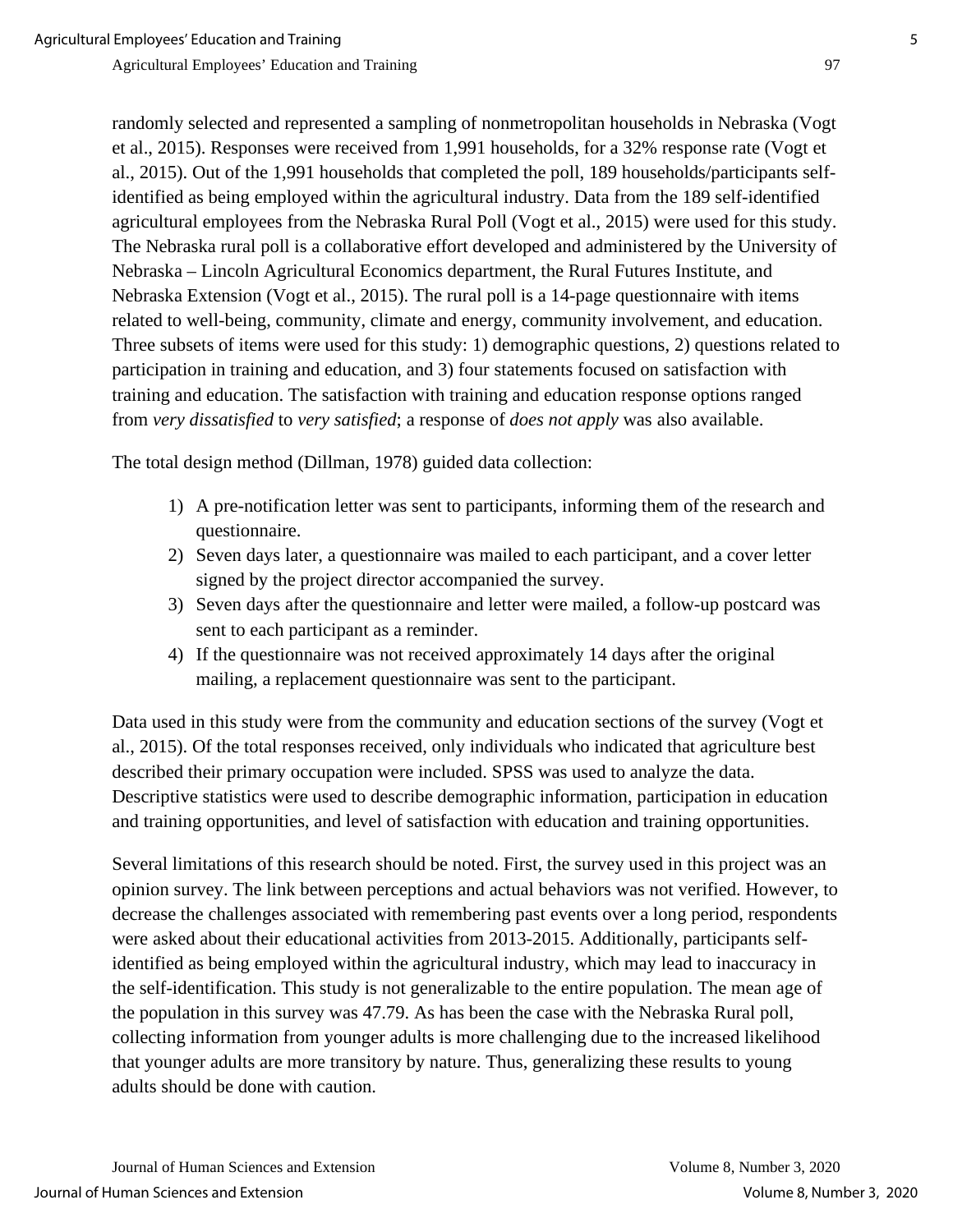## **Findings**

Demographic information provided by the participants indicated 139 were male (73.6%), 47 were female (25.0%), and 3 participants did not respond. The minimum and maximum ages of respondents were 23 and 87, respectively, with a mean of 47.8 (*SD* = 16.1). One respondent indicated Spanish/Hispanic/Latino best described his/her ethnicity. Additionally, for race, one respondent chose American Indian or Alaska, one respondent marked other, three respondents did not choose a response, and 185 respondents (97.6%) indicated White best described their race. Additionally, Table 1 provides the breakdown of education levels across respondents.

| $\cdot$                                  |                  |      |
|------------------------------------------|------------------|------|
| <b>Education</b>                         | $\boldsymbol{n}$ | %    |
| Less than $9th$                          |                  | 0.5  |
| $9th$ grade to $12th$ grade (no diploma) | 3                | 1.6  |
| High school diploma                      | 43               | 23.1 |
| Some college, no degree                  | 31               | 16.7 |
| Associate degree                         | 45               | 24.2 |
| Bachelor's degree                        | 52               | 28.0 |
| Graduate or professional degree          | 11               | 5.9  |
| Missing                                  | 3                | 1.6  |

*Table 1. Education Levels of Respondents (n = 189)*

Of the respondents, 94 (49.7%) indicated they had participated in some type of formal education course, workshop, webinar, or other training in the past two years. The types of training in which they participated are provided in Table 2. For all categories of education and training, the faceto-face delivery format was attended most often. For both face-to-face and online education, seminars, workshops, or webinars "for my job" was the most common type of training attended.

|                                                                            |    | <b>Face-to-Face</b> |                | Online |
|----------------------------------------------------------------------------|----|---------------------|----------------|--------|
| <b>Type of Training</b>                                                    |    | %                   |                | %      |
| Courses to complete or count toward an<br>associate degree (2-year degree) | 16 | 8.5                 | 2              | 1.1    |
| Course to complete or count toward a bachelor's<br>degree (4-year degree)  | 11 | 5.8                 | 2              | 1.1    |
| Courses to complete or count toward a masters<br>or other advanced degree  | 5  | 2.6                 | $\overline{2}$ | 1.1    |
| Courses to complete or count toward a<br>certification program             | 44 | 23.3                | 18             | 9.5    |
| Courses for continuing education units                                     | 29 | 15.3                | 21             | 11.1   |
| Seminars, workshops, or webinars for my job                                | 68 | 36.0                | 27             | 14.3   |
| Non-credit courses for my own general interest                             | 28 | 14.8                | 6              | 3.2    |
| Seminars, workshops, or webinars for my own<br>general interest            | 35 | 18.5                | 13             | 6.9    |
| Other                                                                      | 6  | 3.2                 | $\Omega$       | 0.0    |

*Table 2. Types of Education or Training (n = 189)*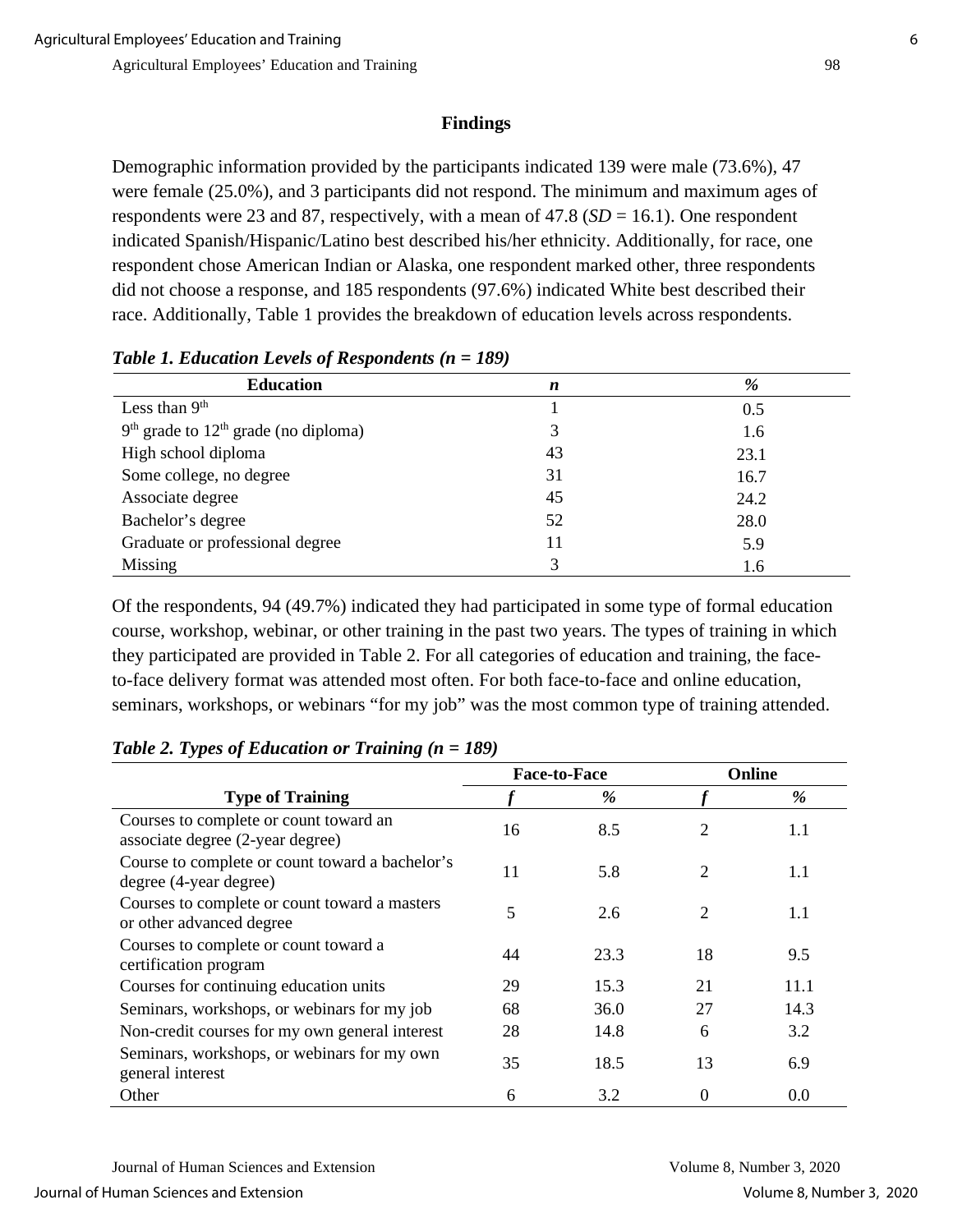The frequency of participant satisfaction responses with different types of training is displayed in Table 3. Only responses from participants who indicated engaging in specific education or training delivery methods were included. Across all four types of training, more participants indicated being *satisfied* or *very satisfied* than being *very dissatisfied* or *dissatisfied*. A majority of respondents found two types of training generally satisfying a) traditional in-person credit courses and b) in-person seminars or workshops. Respondents generally had *no opinion* of online credit courses, and 50% found online webinars or workshops satisfying.

| <b>Type of</b><br><b>Training</b>           |                  | <b>Very</b><br><b>Dissatisfied</b> |     | <b>Dissatisfied</b> |      | <b>No Opinion</b> |      | <b>Satisfied</b> |      | <b>Very</b><br><b>Satisfied</b> |      |
|---------------------------------------------|------------------|------------------------------------|-----|---------------------|------|-------------------|------|------------------|------|---------------------------------|------|
|                                             | $\boldsymbol{N}$ |                                    | %   |                     | %    |                   | $\%$ | $\boldsymbol{f}$ | %    | $\boldsymbol{f}$                | %    |
| Online credit<br>courses                    | 52               | 3                                  | 5.8 | 10                  | 19.2 | 21                | 40.4 | 13               | 25.0 | 5                               | 9.6  |
| Online<br>webinars or<br>workshops          | 58               | $\overline{0}$                     | 0.0 | 10                  | 17.2 | 19                | 32.8 | 21               | 36.2 | 8                               | 13.8 |
| Traditional in-<br>person credit<br>courses | 54               | $\mathbf{0}$                       | 0.0 | 3                   | 5.6  | 14                | 25.9 | 28               | 51.9 | 9                               | 16.7 |
| In-person<br>seminars or<br>workshops       | 84               | $\boldsymbol{0}$                   | 0.0 | 3                   | 3.6  | 10                | 11.9 | 52               | 61.9 | 19                              | 22.6 |

#### *Table 3. Satisfaction with Types of Training*

## **Conclusions, Recommendations, and Implications**

Based on the demographic information collected in the rural poll, 96.4% of the respondents had achieved at least a high school diploma. This suggests that when trainers and educators are planning to deliver programs, they would be safe to assume that nearly all the participants have at least a high school diploma, providing a baseline for necessary skills relevant for agricultural education programs (e.g., reading, math, and science).

The results from Table 2 suggest agricultural professionals attend more face-to-face training than online training, regardless of the specific context. This study's scope prevented us from understanding why face-to-face training was more often attended, and the results pose several questions: Is there an issue with high-speed internet access that prevents rural agricultural professionals from attending online training? Are agricultural education and training professionals developing adequate online training options? Is there a social aspect of face-to-face programs that motivates agricultural professionals to attend face-to-face training? Other explanations for these results likely exist, and future research could explore why agricultural professionals attend more face-to-face training than online training, even though it could be expected that the burden for travel would be significant for rural agricultural professionals.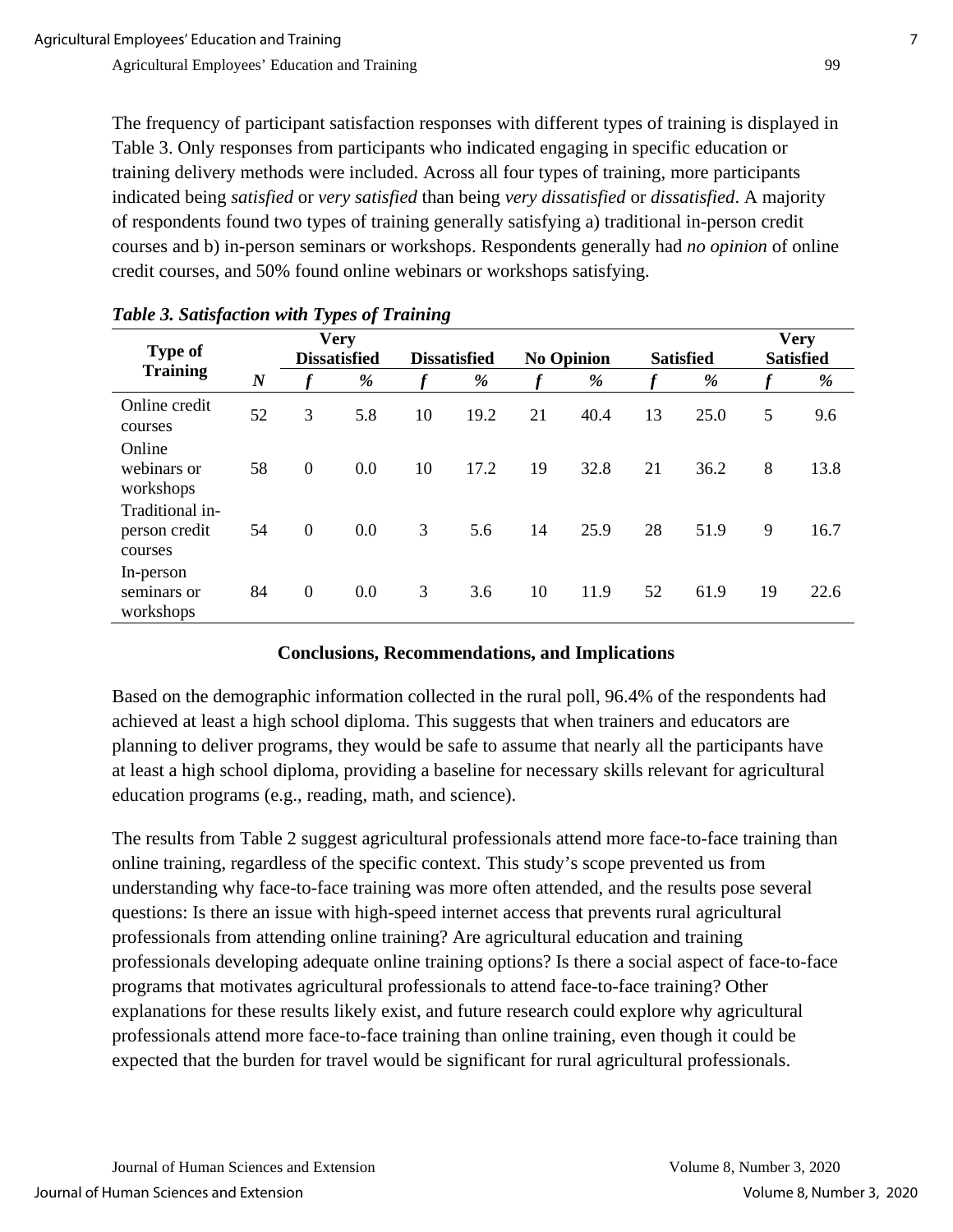The most often attended types of training were "seminars, workshops, or webinars for my job" for both face-to-face (36% of respondents) and online (14.3% of respondents) formats. This result is not surprising given the pace with which information is generated and technology is being developed, and the need that may exist for ongoing development opportunities in the workplace. However, it appears that participants were more likely to attend face-to-face programs that resulted in some kind of certification, then attend training that resulted in a degree (associates, bachelors, or graduate/advanced) or continuing education credits.

Certifications may lend themselves to agricultural professionals because they allow learners to investigate new knowledge, enhance their career earning potential, and increase their employability (UC San Diego Extension, 2016). Therefore, educators and trainers are advised to use a certification format for delivering programs because they tend to be the most common type of training attended by agricultural professionals.

Generally, respondents tended to participate in and are more satisfied with face-to-face over online education and training offerings (see Table 2 and Table 3). While there is pressure to deliver instruction online (National Research Council, 2009), agricultural workers are still interested in and satisfied with face-to-face, real-time education and training programs. Therefore, we recommend education and training providers continue to offer face-to-face and online opportunities to provide flexible learner-centered experiences. Future research should seek to determine why agricultural employees participate more frequently in face-to-face education and are more satisfied with face-to-face than online offerings. This information would help providers in choosing and improving delivery formats. Education and training providers could then use characteristics of what participants prefer about face-to-face training to design and improve online training.

Understanding the degree to which agricultural professionals are satisfied with different types of training could be used to inform training and education developers on what type of methods to use in the programs they develop. If we consider the expectancy-value theory (Atkinson, 1957; Vroom, 1964), agricultural professionals who want education or training will participate in activities they value, and satisfaction is likely an indicator that could predict future behavior. For example, if an agricultural professional wanted to develop a certain skill, and different options exist for how to receive training to develop the skill, according to expectancy-value theory, this professional would be more likely to choose a training method with which they expect to be successful. Past satisfaction with specific program delivery formats could be an important predictor for choices of delivery formats in the future.

From 2010-2012, 20% of rural (nonmetropolitan) counties in the U.S were considered farming dependent (Parker, 2015). This statistic provides further evidence of the economic dependence many rural counties have on farming and agriculture. How professionals participate, engage, and perceive training and educational opportunities is one component of ensuring the sustainability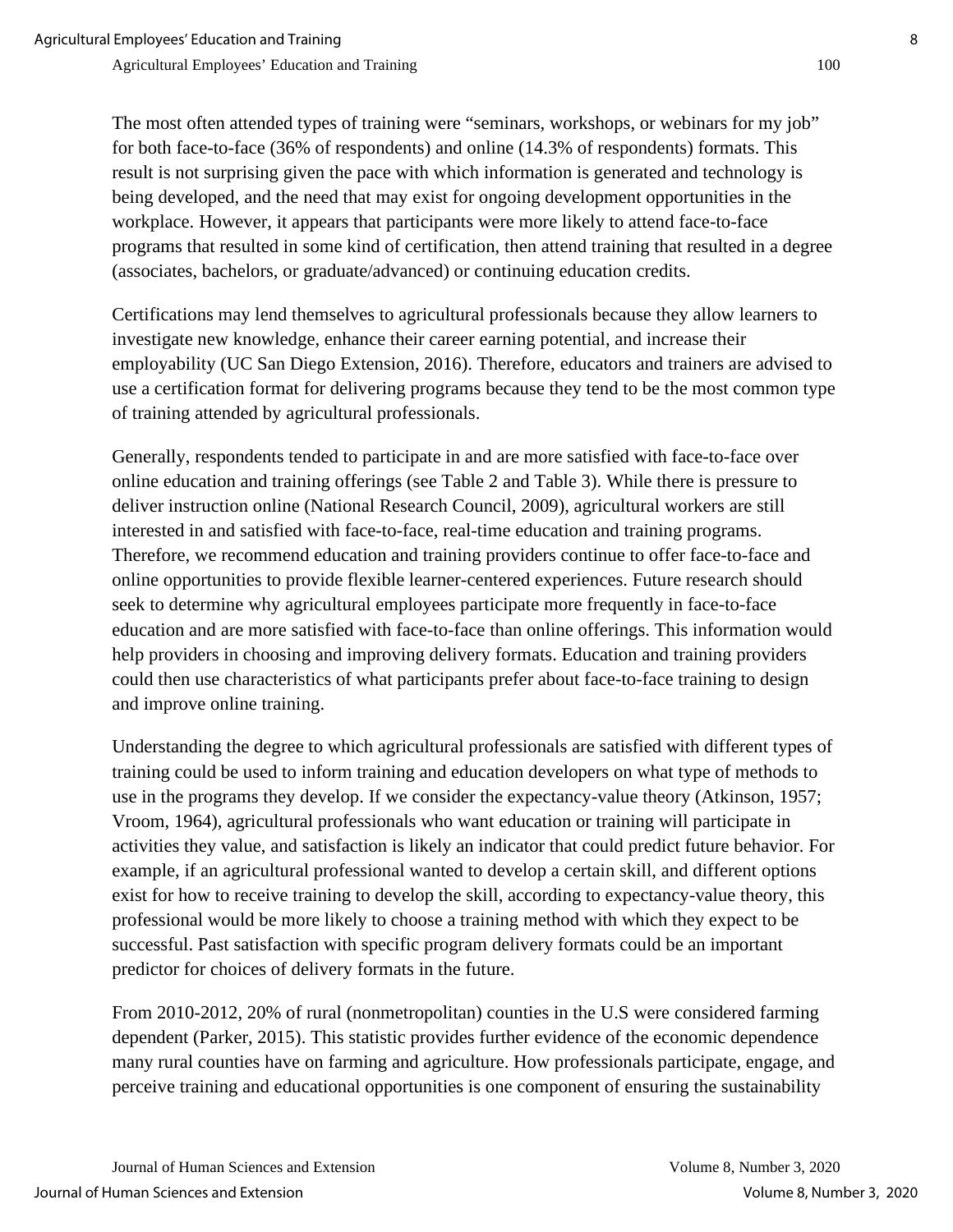and growth of the agricultural industry. In general, this study's results indicate that agricultural professionals participate in face-to-face training and training related to their job more often than other types of training. Agricultural professionals also tend to be more satisfied with training that is offered face-to-face. Furthermore, agricultural professionals agree that job seekers require an associate's or bachelor's degree to compete in the workforce. As educators develop programming for agricultural professionals, these preferences may be helpful in designing high impact educational opportunities.

#### **References**

- Abel, M. H., & Sewell, J. (1999). Stress and burnout in rural and urban secondary school teachers. *Journal of Educational Research, 92*(5), 287–293. <http://dx.doi.org/10.1080/00220679909597608>
- Allen, I. E., & Seaman, J. (2013). *Changing course: Ten years of tracking online education in the United States*. Sloan Consortium.
- Atkinson, J. W. (1957). Motivational determinants of risk-taking behavior. *Psychological. Review, 64*(6, Pt.1), 359–372.<https://doi.org/10.1037/h0043445>
- Azano, A. (2011). The possibility of place: One teacher's use of place-based instruction for English students in a rural high school. *Journal of Research in Rural Education, 26*(10). <http://jrre.vmhost.psu.edu/wp-content/uploads/2014/02/26-10.pdf>
- Bauer, T., & Erdogan, B. (2012). Theories of motivation. In *An introduction to organizational behavior* (Vol. 1.1, Chapter 5). Saylor Academy. [https://saylordotorg.github.io/text\\_organizational-behavior-v1.1/s09-theories-of](https://saylordotorg.github.io/text_organizational-behavior-v1.1/s09-theories-of-motivation.html)[motivation.html](https://saylordotorg.github.io/text_organizational-behavior-v1.1/s09-theories-of-motivation.html)
- Brunstein, J. C., & Heckhausen, H. (2008). Achievement motivation. In J. Heckhausen & H. Heckhausen (Eds.), *Motivation and action* (2<sup>nd</sup> ed., pp. 137–183). Cambridge University Press.<http://dx.doi.org/10.1017/CBO9780511499821.007>
- Budge, K. (2006). Rural leaders, rural places: Problem, privilege, and possibility. *Journal of Research in Rural Education, 21*(13), 1–10.
- Burton, M., & Johnson, A. S. (2010). "Where else would we teach?": Portraits of two teachers in the rural south. *Journal of Teacher Education, 61*(4), 376–386. <http://dx.doi.org/10.1177/0022487110372362>
- Dillman, D. A. (1978). *Mail and telephone surveys: The total design method* (Vol. 3). Wiley & Sons Interscience.
- Ellis, R. A., & Goodyear, P. (2010). *Students' experiences of e-learning in higher education: The ecology of sustainable innovation*. Routledge. https://doi.org/10.4324/9780203872970
- Federal Communications Commission. (2018). *2018 broadband deployment report* (FCC 18-10). <https://www.fcc.gov/document/fcc-releases-2018-broadband-deployment-report>
- Federation of Postsecondary Educators of BC. (2012). *Postsecondary education: It's worth the investment: President's comment.* [https://www.fpse.ca/news/presidents-comment/post](https://www.fpse.ca/news/presidents-comment/post-secondary-education-its-worth-investment)[secondary-education-its-worth-investment](https://www.fpse.ca/news/presidents-comment/post-secondary-education-its-worth-investment)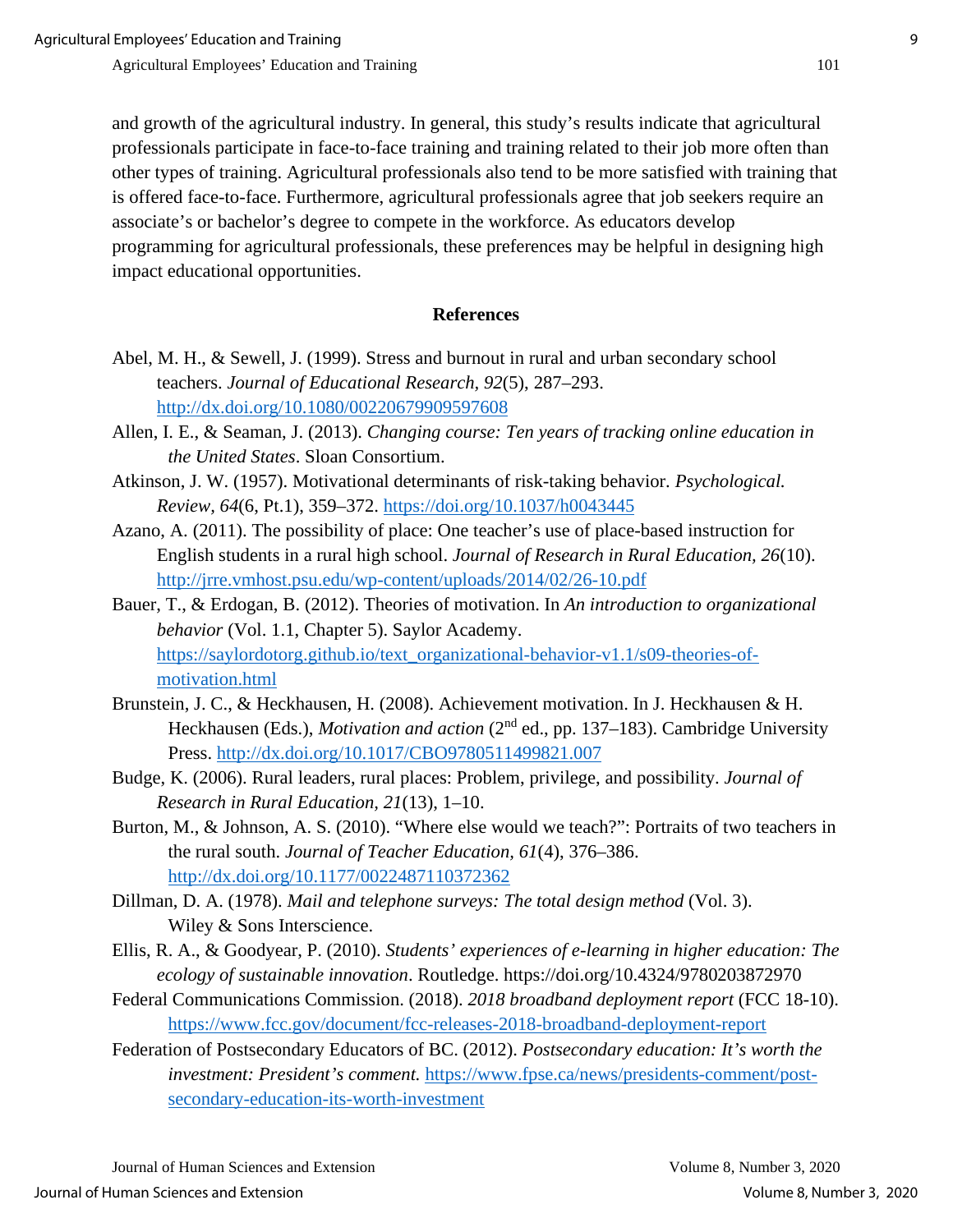- Goecker, A. D., Smith, P. G., Smith, E., & Goetz, R. (2010). *Employment opportunities for college graduates in food, renewable energy, and the environment: United States, 2010- 2015.* United States Department of Agriculture. <https://www.agriculture.purdue.edu/usda/USDAEmployOp2010.pdf>
- Greenstone, M., & Looney, A. (2012). Regardless of the cost, college still matters. *Brookings on Job Numbers.* Brookings Institution.
- Hogan, A., & Roberts, B. (2015, December). Occupational employment projections to 2024. *Monthly Labor Review.* U.S. Bureau of Labor Statistics. <https://doi.org/10.21916/mlr.2015.49>
- Jimerson, L. (2005). Placism in NCLB—How rural children are left behind. *Equity & Excellence in Education, 38*(3), 211–219. <https://doi.org/10.1080/10665680591002588>
- Liyanagunawardena, T. R., Adams, A. A., & Williams, S. A. (2013). MOOCs: A systematic study of the published literature 2008–2012. *The International Review of Research in Open and Distance Learning*, *14*(3), 202–227. [https://www.researchgate.net/publication/267453244\\_MOOCs\\_a\\_Systematic\\_Stu](https://www.researchgate.net/publication/267453244_MOOCs_a_Systematic_Study_of_the_Published_Literature_2008-2012) [dy\\_of\\_the\\_Published\\_Literature\\_2008-2012](https://www.researchgate.net/publication/267453244_MOOCs_a_Systematic_Study_of_the_Published_Literature_2008-2012)
- Mathis, W. J. (2003). Financial challenges, adequacy, and equity in rural schools and communities. *Journal of Education Finance, 29*(2), 119–136.
- Murray, H. A. (1938). *Explorations in personality*. Oxford University Press.
- National Institute of Food and Agriculture. (n.d.). *Extension.* <https://nifa.usda.gov/extension>
- National Research Council. (2009). *Transforming agriculture education for a changing world*. National Academies Press.

[https://www.nap.edu/catalog/12602/transforming-agricultural-education-for-a](https://www.nap.edu/catalog/12602/transforming-agricultural-education-for-a-changing-world)[changing-world](https://www.nap.edu/catalog/12602/transforming-agricultural-education-for-a-changing-world)

- Porter, L. W., & Lawler, E. E. (1968)*. Managerial attitudes and performance.* Irwin.
- Quaglia, R. J., & Cobb, C. D. (1996). Toward a theory of student aspirations. *Journal of Research in Rural Education*, *12*(3), 127–132.
- Schunk, D. H. (2004). *Learning theories: An educational perspective* (4<sup>th</sup> ed.). Pearson/Prentice Hall.
- Stenberg, P. L. (2010). *The rural effect of broadband internet service.* Paper presented at the 38th Research Conference on Communication, Information and Internet Policy.<https://ssrn.com/abstract=1989088>
- United States Department of Agriculture Economic Research Service. (2020). *Cash receipts by commodity* [2014 data]*.*  <https://data.ers.usda.gov/reports.aspx?ID=17844>
- University of California (UC) San Diego Extension. (2016, April 8). *The making of a UC San Diego Extension certificate program (infographic)* [Extension Blog]. [https://extension.ucsd.edu/news-and-events/extension-blog/april-2016/the](https://extension.ucsd.edu/news-and-events/extension-blog/april-2016/the-making-of-a-uc-san-diego-extension-certificate-program-infographic)[making-of-a-uc-san-diego-extension-certificate-program-infographic](https://extension.ucsd.edu/news-and-events/extension-blog/april-2016/the-making-of-a-uc-san-diego-extension-certificate-program-infographic)